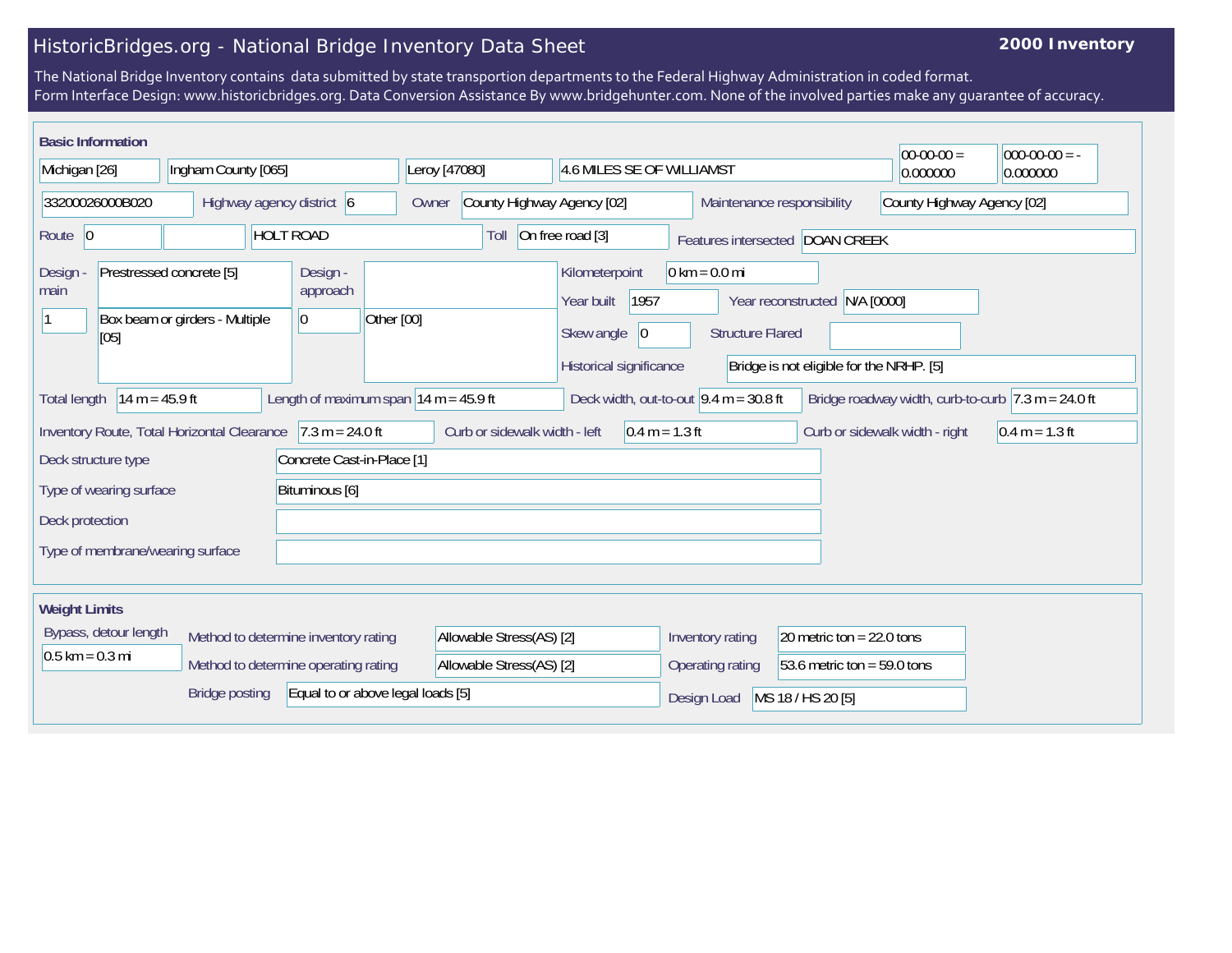| <b>Functional Details</b>                                                                                                               |                                                   |                          |                                                       |                   |  |  |  |  |  |  |
|-----------------------------------------------------------------------------------------------------------------------------------------|---------------------------------------------------|--------------------------|-------------------------------------------------------|-------------------|--|--|--|--|--|--|
| 2015<br>Average daily truck traffi 0<br>Year   1994<br>Future average daily traffic<br>950<br>Average Daily Traffic<br>790<br>%<br>Year |                                                   |                          |                                                       |                   |  |  |  |  |  |  |
| Road classification<br>Major Collector (Rural) [07]                                                                                     | Lanes on structure 2                              |                          | Approach roadway width                                | $6.7 m = 22.0 ft$ |  |  |  |  |  |  |
| Type of service on bridge Highway [1]                                                                                                   | Direction of traffic 2 - way traffic [2]          |                          | Bridge median                                         |                   |  |  |  |  |  |  |
| No parallel structure exists. [N]<br>Parallel structure designation                                                                     |                                                   |                          |                                                       |                   |  |  |  |  |  |  |
| Type of service under bridge<br>Waterway [5]                                                                                            | Lanes under structure<br>$ 0\rangle$              | Navigation control       |                                                       |                   |  |  |  |  |  |  |
| Navigation horizontal clearance $ 0 = N/A $<br>Navigation vertical clearanc<br>$0 = N/A$                                                |                                                   |                          |                                                       |                   |  |  |  |  |  |  |
| Minimum navigation vertical clearance, vertical lift bridge                                                                             | $99.99 m = 328.1 ft$                              |                          |                                                       |                   |  |  |  |  |  |  |
| Minimum lateral underclearance reference feature Feature not a highway or railroad [N]                                                  |                                                   |                          |                                                       |                   |  |  |  |  |  |  |
| Minimum lateral underclearance on left $0 = N/A$<br>Minimum lateral underclearance on right $99.9 =$ Unlimited                          |                                                   |                          |                                                       |                   |  |  |  |  |  |  |
| Minimum vertical underclearance reference feature Feature not a highway or railroad [N]<br>Minimum Vertical Underclearance $ 0 = N/A $  |                                                   |                          |                                                       |                   |  |  |  |  |  |  |
| Appraisal ratings - underclearances N/A [N]                                                                                             |                                                   |                          |                                                       |                   |  |  |  |  |  |  |
|                                                                                                                                         |                                                   |                          |                                                       |                   |  |  |  |  |  |  |
| <b>Repair and Replacement Plans</b>                                                                                                     |                                                   |                          |                                                       |                   |  |  |  |  |  |  |
| Type of work to be performed                                                                                                            | Work done by                                      |                          |                                                       |                   |  |  |  |  |  |  |
| Unknown [00]                                                                                                                            | 0 <br>Bridge improvement cost                     | Roadway improvement cost |                                                       |                   |  |  |  |  |  |  |
|                                                                                                                                         | $0 m = 0.0 ft$<br>Length of structure improvement |                          | Total project cost                                    |                   |  |  |  |  |  |  |
|                                                                                                                                         | Year of improvement cost estimate<br> 0           |                          |                                                       |                   |  |  |  |  |  |  |
|                                                                                                                                         | Border bridge - state                             |                          | Border bridge - percent responsibility of other state |                   |  |  |  |  |  |  |
|                                                                                                                                         | Border bridge - structure number                  |                          |                                                       |                   |  |  |  |  |  |  |